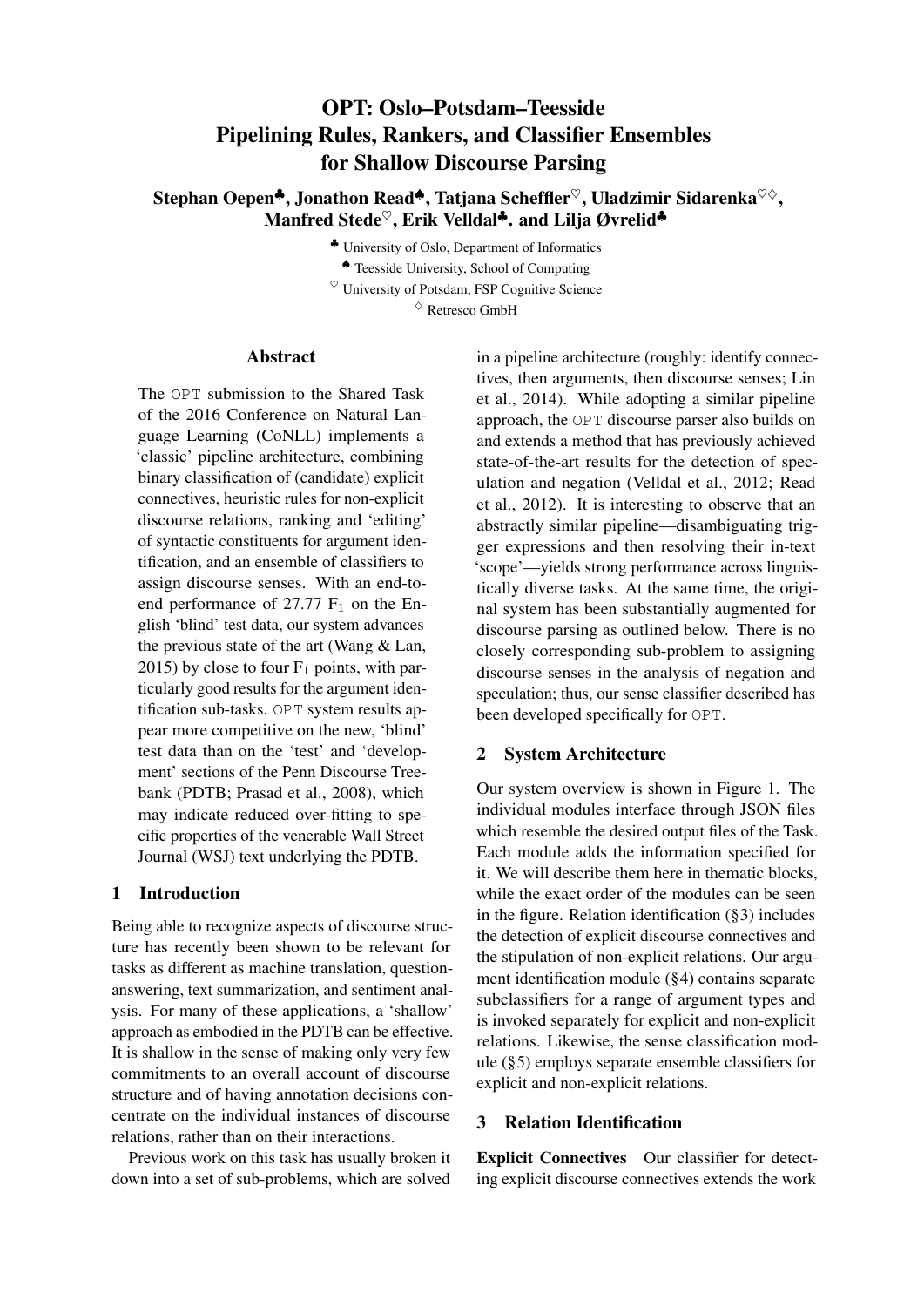

Figure 1: OPT system overview: Dotted boxes indicate sections that describe particular components.

by Velldal et al. (2012) for identifying expressions of speculation and negation. The approach treats the set of connectives observed in the training data as a closed class, and 'only' attempts to disambiguate occurrences of these token sequences in new data. Connectives can be single- or multitoken sequences (e.g. 'as' vs. 'as long as'). In cases of overlapping connective candidates, OPT deterministically chooses the longest sequence. The Shared Task defines a notion of *heads* in complex connectives, for example just the final token in 'shortly after'. As evaluation is in terms of matching connective heads only, these are the unit of disambiguation in OPT. Disambiguation is performed as point-wise ('per-connective') classification using the support vector machine implementation of the SVM*light* toolkit (Joachims, 1999). Tuning of feature configurations and the error-to-margin cost parameter  $(C)$  was performed by ten-fold cross validation on the Task training set.

The connective classifier builds on two groups of feature templates: (a) the generic, surface-oriented ones defined by Velldal et al. (2012) and (b) the more targeted, discourse-specific features of Pitler & Nenkova (2009), Lin et al. (2014), and Wang & Lan (2015). Of these, group (a) comprises  $n$ -grams of downcased surface forms and parts of speech for up to five token positions preceding and following the connective; and group (b) draws heavily on syntactic configurations extracted from the phrase structure parses provided with the Task data. During system development, a few thousand distinct combinations of features were evaluated, including variable levels of feature conjunction (called interaction features by Pitler & Nenkova, 2009) within each group. These experiments suggest that there is substantial overlap between the utility of the vari-

ous feature templates, and  $n$ -gram window size can to a certain degree be traded off with richer syntactic features. Many distinct configurations yield near-identical performance in cross-validation on the training data, and we selected our final model by (a) giving preference to configurations with smaller numbers of features and lower variance across folds and (b) additionally evaluating a dozen candidate configurations against the development data. The model used in the system submission includes n-grams of up to three preceding and following positions, full feature conjunction for the 'self' and 'parent' categories of Pitler & Nenkova (2009), but limited conjunctions involving their 'left' and 'right' sibling categories, and none of the 'connected context' features suggested by Wang & Lan (2015). This model has some 1.2 million feature types.

Non-Explicit Relations According to the PDTB annotation guidelines, non-explicit relations must be stipulated between each pair of sentences iff four conditions hold: that the two sentences (a) are adjacent; (b) are located in the same paragraph; and (c) are not yet 'connected' by an explicit connective; and that (d) a coherence relation can be inferred or an entity-based relation holds between them.

We proceed straightforwardly: We traverse the sentence bigrams, following condition (a). Paragraph boundaries are detected based on character offsets in the input text (b). We compute a list of already 'connected' first sentences in sentence bigrams, extracting all the previously detected explicit connectives whose Arg1 is located in the 'previous sentence' (PS; see §4). If the first sentence in a candidate bigram has not been recorded as the Arg1 of such an explicit relation (c), we posit a non-explicit relation for the bigram. Condition (d)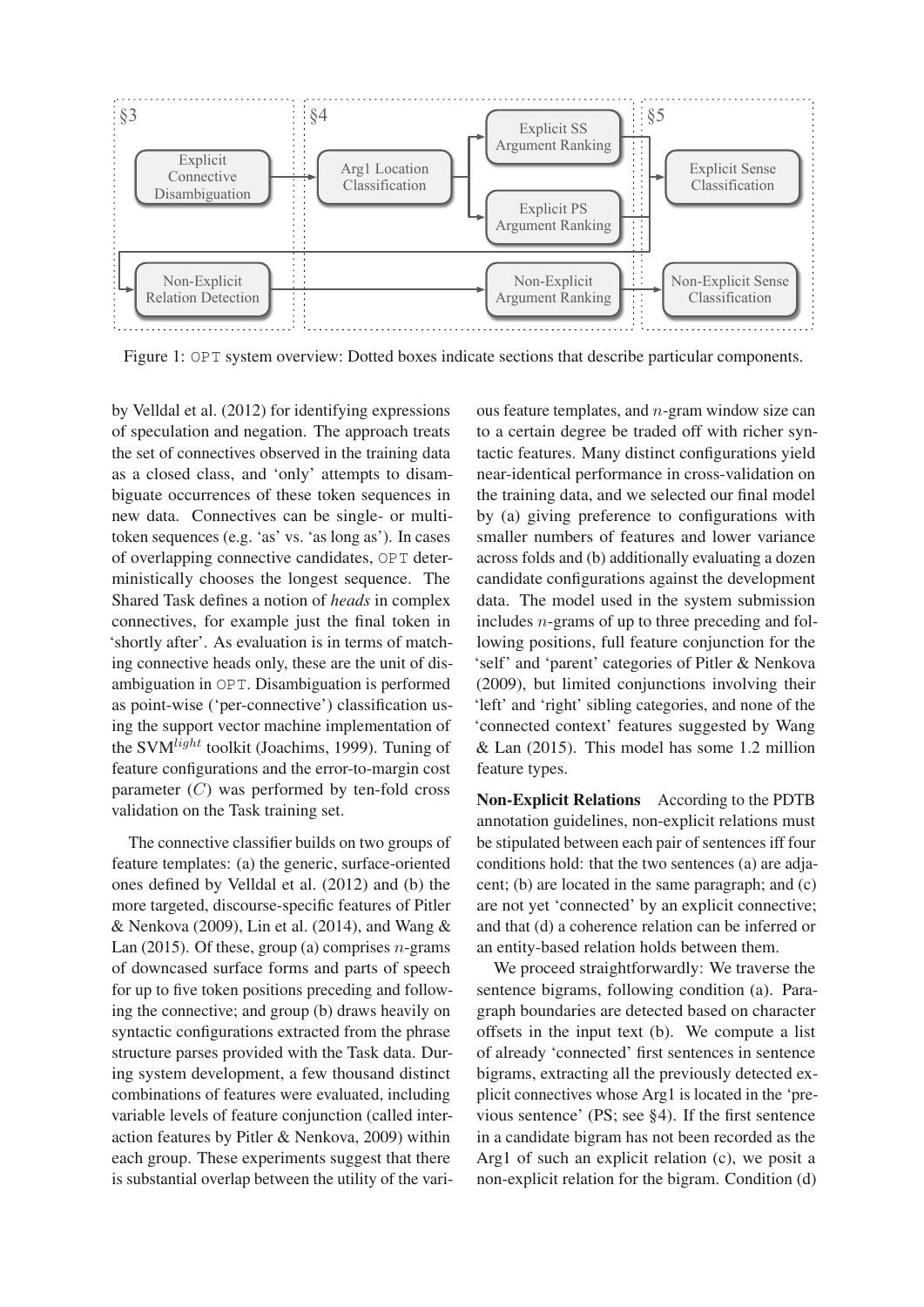is ignored, since NoRel annotations are extremely rare and EntRel vs. Implicit relations are disambiguated in the downstream sense module (§5). We currently do not attempt to recover the AltLex instances, because they are relatively infrequent and there is a high chance for false positives.

# 4 Argument Identification

Our approach to argument identification is rooted in previous work on resolving the scope of speculation and negation, in particular work by Read et al. (2012): We generate candidate arguments by selecting constituents from a sentence parse tree, apply an automatically-learned ranking function to discriminate between candidates, and use the predicted constituent's surface projection to determine the extent of an argument. Like for explicit connective identification, all classifiers trained for argument identification use the SVM $^{light}$  toolkit and are tuned by ten-fold cross-validation against the training set.

Predicting Arg1 Location For non-explicit relations we make the simplifying assumption that Arg1 occurs in the sentence immediately preceding that of Arg2 (PS). However, the Arg1s of explicit relations frequently occur in the same sentence  $(SS)$ , so, following Wang  $\&$  Lan  $(2015)$ , we attempt to learn a classification function to predict whether these are in SS or PS. Considering all features proposed by Wang & Lan, but under cross-validation on the training set, we found that the significantly informative features were limited to: the connective form, the syntactic path from connective to root, the connective position in sentence (tertiles), and a bigram of the connective and following token part-of-speech.

Candidate Generation and Ranking Candidates are limited to clausal constituents as these account for the majority of arguments, offering substantial coverage while restricting the ambiguity (i.e., the mean number of candidates per argument; see Table 1). Candidates whose projection corresponds to the true extent of the argument are labeled as correct; others are labeled as incorrect.

We experimented with various feature types to describe candidates, using the implementation of ordinal ranking in  $SVM<sup>light</sup>$  (Joachims, 2002). These types comprise both the candidate's surface projection (including: bigrams of tokens in candidate, connective, connective category (Knott,

|                                       |              | <b>Explicit</b> | <b>Non-Explicit</b> |              |  |
|---------------------------------------|--------------|-----------------|---------------------|--------------|--|
|                                       | Arg1         | Arg2            | Arg1                | Arg2         |  |
| Ambiguity                             | 3.4          | 4.6             | 3.1                 | 3.2          |  |
| Sentence spanning<br>Non-SS/PS Arg1   | .033<br>.116 | .070            | .021<br>.047        | .015         |  |
| Align. w/o edits<br>Align. with edits | .483<br>.813 | .535<br>.840    | .870<br>.882        | .900<br>.900 |  |
| Upper-bound                           | .692         | .781            | .822                | .887         |  |

Table 1: Observations of arguments in the training data. Alignment rates are with respect to all arguments that do not span sentence boundaries and are located in SS or PS, while the upper-bound is with respect to all arguments.

1996), connective part-of-speech, connective precedes the candidate, connective position in sentence, initial token of candidate, final token of candidate, size of candidate projection relative to the sentence, token immediately following the candidate, token immediately preceding the candidate, tokens in candidate, and verbs in candidate) and the candidate's position in the sentence's parse tree (including: path to connective, path to connective via root, path to initial token, path to root, path between initial and preceding tokens, path between final and following tokens, and production rules of the candidate subtree).

An exhaustive search of all permutations of the above feature types requires significant resources. Instead we iteratively build a pool of feature types, at each stage assessing the contribution of each feature type when added to the pool, and only add a feature type if its contribution is statistically significant (using a Wilcoxon signed-rank test,  $p < .05$ ). The most informative feature types thus selected are syntactic in nature, with a small but significant contribution from surface features. Table 2 lists the specific feature types found to be optimal for each particular type of argument.

Constituent Editing Our approach to argument identification is based on the assumption that arguments correspond to syntactically meaningful units, more specifically we require arguments to be clausal constituents (S/SBAR/SQ). In order to test this assumption, we quantify the alignment of arguments with constituents in en.train, see Table 1. We find that the initial alignment (Align w/o edits) is rather low, in particular for Explicit arguments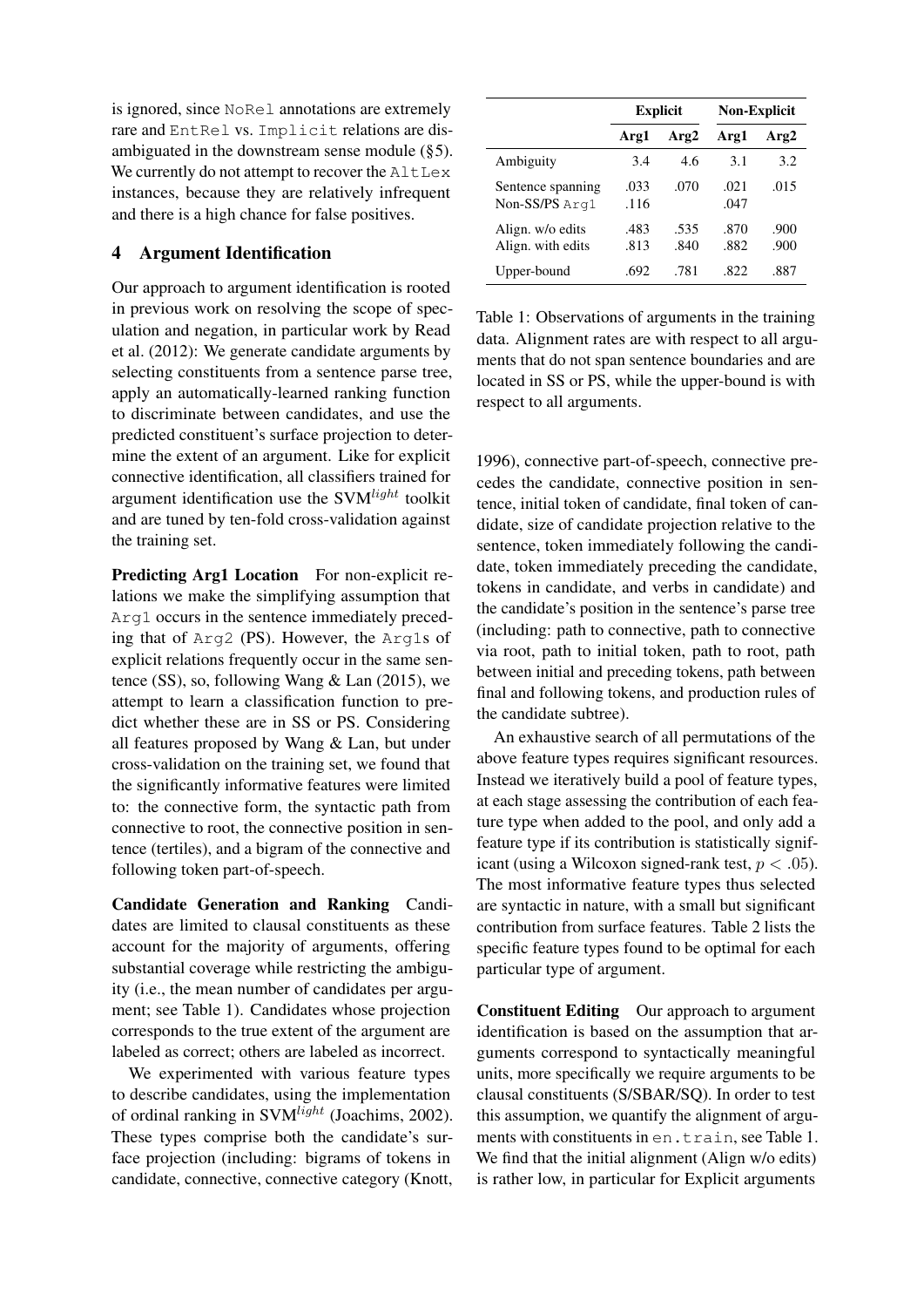|                            | Exp. PS |  | Exp. SS | Non-Exp.                      |  |  |
|----------------------------|---------|--|---------|-------------------------------|--|--|
|                            |         |  |         | Arg1 Arg2 Arg1 Arg2 Arg1 Arg2 |  |  |
| Connective Form            |         |  |         |                               |  |  |
| <b>Connective Category</b> |         |  |         |                               |  |  |
| Connective Precedes        |         |  |         |                               |  |  |
| Following Token            |         |  |         |                               |  |  |
| <b>Initial Token</b>       |         |  |         |                               |  |  |
| Path to Root               |         |  |         |                               |  |  |
| Path to Connective         |         |  |         |                               |  |  |
| Path to Initial Token      |         |  |         |                               |  |  |
| Preceding Token            |         |  |         |                               |  |  |
| <b>Production Rules</b>    |         |  |         |                               |  |  |
| Size                       |         |  |         |                               |  |  |

Table 2: Feature types used to describe candidate constituents for argument ranking.

(.48 for Arg1 and .54 for Arg2). We therefore formulate a set of *constituent editing* heuristics, designed to improve on this alignment by including or removing certain elements from the candidate constituent. We apply the following heuristics, with conditions by argument type (Arg1 vs. Arg2), connective type (explicit vs. non-explicit) and position (SS vs. PS) in parentheses.

- add conjunction (CC) preceding constituent (Arg1)
- cut clause headed by connective (Arg1, explicit, SS)
- cut constituent-final CC (Arg1)
- cut constituent-final wh-determiner (Arg1)
- cut constituent-initial CC (Arg2, explicit)
- cut relative clause, i.e. SBAR initiated by WHNP/WHADVP
- cut connective
- cut initial and final punctuation

Following editing, the alignment of arguments with the edited constituents improves considerably for explicit Arg1s (.81) and Arg2s (.84), see Table 1.

Limitations The assumptions of our approach mean that the system upper-bound is limited in three respects. Firstly, some arguments span sentence boundaries (see Sent. Span in Table 1) meaning there can be no single aligned constituent. Secondly, not all arguments correspond with clausal constituents (approximately 1.7% of arguments in en.train align with a constituent of some other type). Finally, as reported in Table 1, several Arg1s occur in neither the same sentence nor

the immediately preceding sentence. Table 1 provides system upper-bounds taking each of these limitations into account.

#### 5 Relation Sense Classification

In order to assign senses to the predicted relations, we apply an ensemble-classification approach. In particular, we use two separate groups of classifiers: one group for predicting the senses of explicit relations and another one for analyzing the senses of non-explicit relations. Each of these groups comprises the same types of predictors (presented below), which, however, can differ in the set of the features they are using.

Majority Class Senser The first classifier included in both of our ensembles is a simplistic system which, given an input connective (none for non-explicit relations), returns a vector of conditional probabilities of its senses computed on the training data.

 $W\&L<sub>LSVC</sub>$  Another prediction module is a reimplementation of the Wang & Lan (2015) system the winner of the previous iteration of the ConNLL Shared Task on shallow discourse parsing. In contrast to the original version, however, which relies on the Maximum Entropy classifier for predicting the senses of explicit relations and utilizes the Naïve Bayes approach for classifying the senses of the non-explicit ones, both of our components (explicit and non-explicit) use the LIBLINEAR system (Fan et al., 2008)—a speed-optimized SVM (Boser et al., 1992) with linear kernel. In our derived classifier, we adopt all features<sup>1</sup> of the original implementation up to the Brown clusters, where instead of taking the differences and intersections of the clusters from both arguments, we use the Cartesian product (CP) of the Brown groups similarly to the token-CP features of the UniTN system from last year (Stepanov et al., 2015). Additionally, in order to reduce the number of possible CP attributes, we take the set of 1,000 clusters provided by the organizers of the Task instead of differentiating between 3,200 Brown groups as was done originally by Wang & Lan (2015).

Unlike the upstream modules in our pipeline, whose model parameters are tuned by 10-fold crossvalidation on the training set, the hyper-parameters

 ${}^{1}$ A detailed description of these features can be found in the original paper by Wang & Lan (2015) and their code posted on github: https://github.com/lanmanok/ conll2015\_discourse.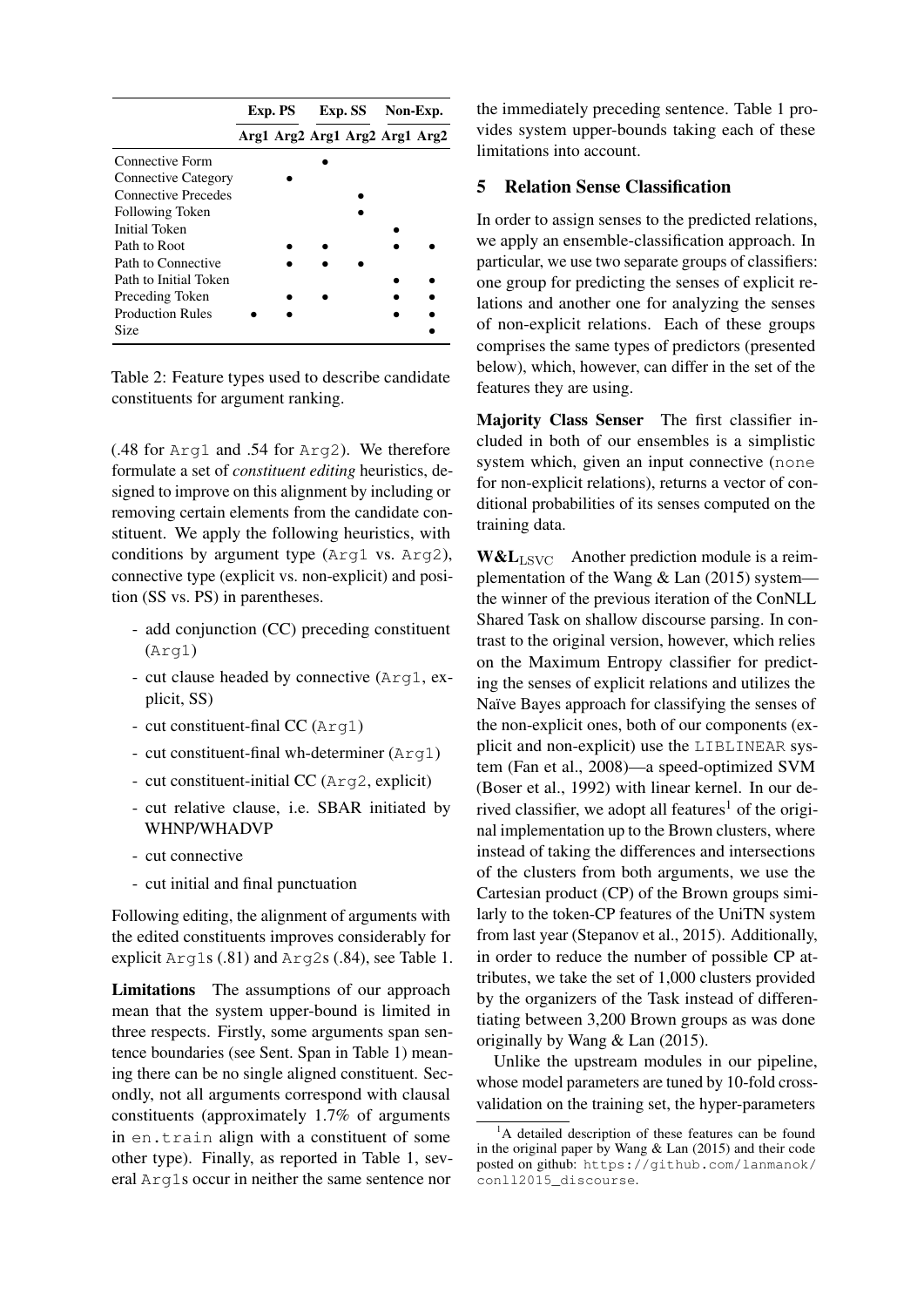|                                         | WSJ Test Set |                |                  |             | <b>Blind Test Set</b> |                |                |           |             |             |
|-----------------------------------------|--------------|----------------|------------------|-------------|-----------------------|----------------|----------------|-----------|-------------|-------------|
|                                         | 2015         | 2016           |                  |             | <b>OPT</b>            |                | 2016           |           | <b>OPT</b>  |             |
|                                         | ${\bf F_1}$  | F <sub>1</sub> | P                | $\mathbf R$ | F <sub>1</sub>        | F <sub>1</sub> | F <sub>1</sub> | P         | $\mathbf R$ | ${\bf F_1}$ |
| <b>Explicit Connectives</b>             | 94.8         |                | <b>98.9</b> 96.4 | 92.5        | 94.4                  | 91.9           |                | 98.4 93.5 | 90.1        | 91.8        |
| <b>Explicit Arg1 Extraction</b>         | 50.7         |                | 53.8 53.1        | 50.9        | 52.0                  | 49.7           |                | 52.4 53.4 | 51.5        | 52.4        |
| <b>Explicit Arg2 Extraction</b>         | 77.4         |                | 76.7 74.1        | 71.1        | 72.6                  | 74.3           |                | 75.2 76.6 | 73.8        | 75.2        |
| <b>Explicit Both Extraction</b>         | 45.2         | 45.3           | 44.9             | 43.0        | 43.9                  | 41.4           |                | 44.0 44.9 | 43.2        | 44.0        |
| <b>Explicit Sense Micro-Average</b>     |              |                | 38.6             | 40.2        | 39.4                  |                |                | 33.9      | 35.1        | 34.5        |
| <b>Non-Explicit Arg1 Extraction</b>     | 67.2         |                | 69.9 72.0        | 68.0        | 69.9                  | 60.9           | 66.8 63.7      |           | 65.5        | 64.6        |
| <b>Non-Explicit Arg2 Extraction</b>     | 68.4         |                | 71.5 73.5        | 69.5        | 71.5                  | 74.6           |                | 79.1 75.3 | 77.5        | 76.4        |
| <b>Non-Explicit Both Extraction</b>     | 53.1         |                | 53.5 55.0        | 52.0        | 53.5                  | 50.4           |                | 58.1 51.3 | 52.8        | 52.0        |
| <b>Non-Explicit Sense Micro-Average</b> |              |                | 17.5             | 18.6        | 18.0                  |                |                | 22.0      | 21.6        | 21.9        |
| <b>All Both Extraction</b>              | 49.4         |                | 49.6 50.2        | 47.8        | 48.9                  | 46.4           |                | 50.6 48.3 | 48.1        | 48.2        |
| <b>Overall Parser Performance</b>       | 29.7         |                | 30.7 27.5        | 28.9        | 28.2                  | 24.0           |                | 27.8 27.8 | 27.8        | 27.8        |

Table 3: Per-component breakdown of system performance, compared to top performers in 2015/2016.

of the sense classifiers are tweaked towards the development set, while using the entire training data for computing the feature weights. This decision is motivated by the wish to harness the full range of the training set, since the number of the target classes to predict is much bigger than in the preceding sub-tasks and because some of the senses, e.g. Expansion.Exception, only appear a dozen of times in the provided dataset. For training the final system, we use the Crammer-Singer multi-class strategy (Crammer & Singer, 2001) with L2-loss, optimizing the primal objective and setting the error penalty term  $C$  to 0.3.

W&L<sub>XGBoost</sub> Even though linear SVM systems achieve competitive results on many important classification tasks, these systems can still experience difficulties with discerning instances that are not separable by a hyperplane. In order to circumvent this problem, we use a third type of classifier in our ensembles—a forest of decision trees learned by gradient boosting (XGBoost; Friedman, 2000). For this part, we take the same set of features as in the previous component and optimize the hyperparameters of this module on the development set as described previously. In particular, we set the maximum tree depth to 3 and take 300 tree estimators for the complete forest.

Prediction Merging To compute the final predictions, we first obtain vectors of the estimated sense probabilities for each input instance from the three classifiers in the respective ensemble and then sum up these vectors, choosing the sense with the highest final score. More formally, we compute the prediction label  $\hat{y}_i$  for the input instance  $x_i$  as

 $\hat{y}_i = \arg \max \sum_{j=1}^n \vec{v}_j$ , where *n* is the number of classifiers in the ensemble (in our case three), and  $\vec{v}_i$  denotes the output probability vector of the jth predictor. Since the XGBoost implementation we use, however, can only return classifications without actual probability estimates, we obtain a probability vector for this component by assigning the score  $1 - \epsilon$  to the predicted sense class (with the -term determined on the development and set to 0.1) and uniformly distributing the  $\epsilon$ -weight among the remaining senses.

# 6 Experimental Results

Overall Results Table 3 summarizes OPT system performance in terms of the metrics computed by the official scorer for the Shared Task, against both the WSJ and 'blind' test sets. To compare against the previous state of the art, we include results for the top-performing systems from the 2015 and 2016 competitions (as reported by Xue et al., 2015, and Xue et al., 2016, respectively). Where applicable, best results (when comparing  $F_1$ ) are highlighted for each sub-task and -metric. The highlighting makes it evident that the OPT system is competitive to the state of the art across the board, but particularly so on the argument identification sub-task and on the 'blind' test data: In terms of the WSJ test data, OPT would have ranked second in the 2015 competition, but on the 'blind' data it outperforms the previous state of the art on all but one metric for which contrastive results are provided by Xue et al.. Where earlier systems tend to drop by several  $F_1$  points when evaluated on the non-WSJ data, this 'out-of-domain' effect is much smaller for OPT. For comparison, we also include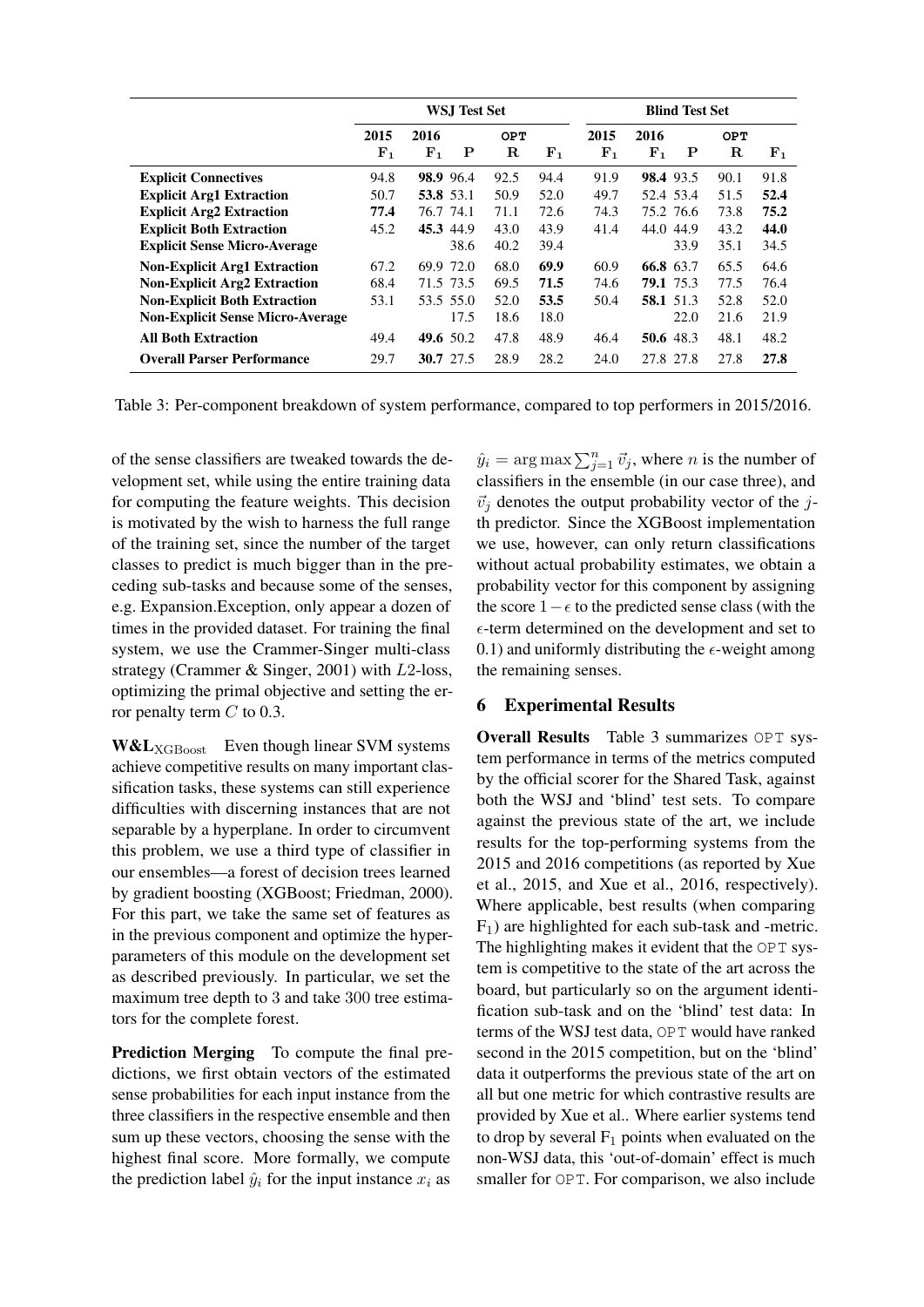|                                                  |      | WSJ Test Set                     |           | <b>Blind Set</b>              |                      |                       |  |
|--------------------------------------------------|------|----------------------------------|-----------|-------------------------------|----------------------|-----------------------|--|
|                                                  |      |                                  |           | Arg1 Arg2 Both Arg1 Arg2 Both |                      |                       |  |
| Explicit (SS)<br>Explicit (PS)<br>Explicit (All) | .623 | .683 .817 .590<br>.572 .753 .474 | .663 .462 | .647<br>.586                  | $.611$ $.832$ $.505$ | .783 .519<br>.782.473 |  |
| 743 .593. 744 .743 .593                          |      |                                  |           | .640                          |                      | .758.539              |  |
| Overall                                          | .668 |                                  |           | .749.536.017.769              |                      | .509                  |  |

Table 4: Isolated argument extraction results (PS refers to the immediately preceding sentence only).

the top scores for each submodule achieved by any system in the 2016 Shared Task.

Non-Explicit Relations In isolation, the stipulation of non-explicit relations achieves an  $F_1$  of 93.2 on the WSJ test set ( $P = 89.9$ ,  $R = 96.8$ ). Since this sub-module does not specify full argument spans, we match gold and predicted relations based on the sentence identifiers of the arguments only. False positives include NoRel and missing relations. About half of the false negatives are relations within the same sentence (across a semicolon).

Arguments Table 4 reports the isolated performance for argument identification. Most results are consistent across types of arguments, the two data sets, and the upper-bound estimates in Table 1, with Arg1 harder to identify than Arg2. However an anomaly is the extraction of Arg2 in explicit relations where the Arg1 is in the immediately preceding sentence, which is poor in the WSJ Test Set but better in the blind set. This may be due to variance in the number of PS Arg1s in the respective sets, but will be investigated further in future work on error analysis.

Sense Classification The results of the sense classification subtask without error propagation are shown in Table 5. As can be seen from the table, the LIBLINEAR reimplementation of the Wang & Lan system was the strongest component in our ensemble, outperforming the best results on the WSJ test set from the previous year by  $0.89 \text{ F}_1$ . The XGBoost variant of that module typically achieved the second best scores, being slightly better at predicting the sense of non-explicit relations on the blind test set. The majority class predictor is the least competitive part, which, however, is made up for by the simplicity of the model and its relative robustness to unseen data.

Finally, we report on a system variant that was

| System             |       | <b>WSJ Test Set</b> |       | <b>Blind Set</b> |             |       |  |
|--------------------|-------|---------------------|-------|------------------|-------------|-------|--|
|                    | Exp   | Non-<br>Exp         | All   | Exp              | Non-<br>Exp | All   |  |
| 2015               | 90.79 | 34.45               | 61.27 | 76.44            | 36.29       | 54.76 |  |
| Majority           | 89.30 | 21.40               | 54.02 | 75.91            | 30.46       | 51.39 |  |
| $W&L_{LSVC}$       | 89.63 | 37.18               | 62.29 | 77.86            | 33.05       | 53.66 |  |
| W&L <sub>XGB</sub> | 89.41 | 34.12               | 60.64 | 76.27            | 34.42       | 53.62 |  |
| OPT                | 89.95 | 33.53               | 60.64 | 76.81            | 33.66       | 53.54 |  |
| $LSTM^*$           | 89.90 | 33.76               | 60.78 | 77.63            | 33.69       | 53.29 |  |
| $OPT^*$            | 90.01 | 41.12               | 64.70 | 77.06            | 37.20       | 55.55 |  |

Table 5: Isolated results for sense classification (the bottom<sup>∗</sup> model was not part of the submission).

not part of the official OPT submission, shown in the bottom rows of Table 5.

In this configuration, we added a few more features (types of modal verbs present in the arguments, occurrence of a negation, as well as the form and part-of-speech tag of the word immediately following the connective) to the W&L-based classifier of explicit relations, re-adjusting the hyperparameters of this model afterwards; increased the  $\epsilon$ -term of the XGBoost component from 0.1 to 0.5; and, finally, replaced the majority class predictor with a neural LSTM model (Hochreiter & Schmidhuber, 1997), using the provided Word2Vec embeddings as input. This ongoing work shows clear promise for substantive improvements in sense classification.

# 7 Conclusion & Outlook

The most innovative aspect of this work, arguably, is our adaptation of constituent ranking and editing from negation and speculation analysis to the sub-task of argument identification in discourse parsing. Premium performance (relatively speaking, comparing to the previous state of the art) on this sub-problem is in no small part the reason for overall competitive performance of the OPT system, despite its relatively simplistic architecture. The constituent ranker (and to some degree also the 'targeted' features in connective disambiguation) embodies a strong commitment to syntactic analysis as a prerequisite to discourse parsing. This is an interesting observation, in that it (a) confirms tight interdependencies between intra- and interutterance analysis and (b) offers hope that higherquality syntactic analysis should translate into improved discourse parsing. We plan to investigate these connections through in-depth error analysis and follow-up experimentation with additional syn